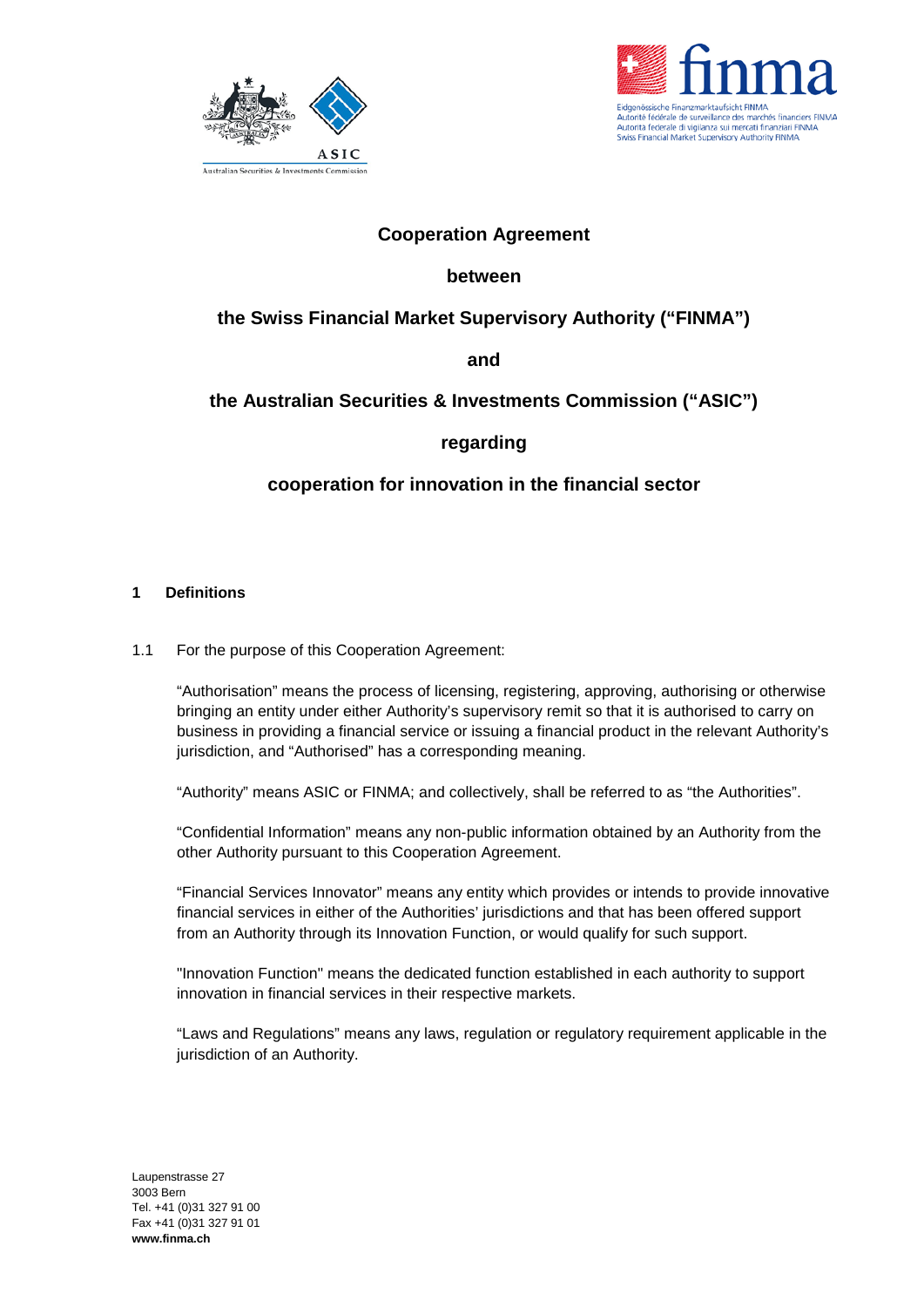



"Receiving Authority" means the Authority that is receiving a Financial Services Innovator business referral or information relating to that referral.

"Referring Authority" means the Authority that is referring a Financial Services Innovator to the Receiving Authority; and

### **2 Purpose**

- 2.1 The Authorities intend to cooperate with the aim of encouraging and enabling innovation in financial services in their respective jurisdictions and of supporting Financial Services Innovators in meeting the Laws and Regulations applicable in their jurisdictions. To this end, each Authority has established an Innovation Function.
- 2.2 The Authorities believe that by cooperating with each other, innovation in financial services and investor protection will be enhanced in their respective markets.
- 2.3 Enhanced cooperation between the Authorities will facilitate the entry by Financial Services Innovators into, and their provision of, innovative financial services in their respective jurisdictions.

### **3 Fintech functions provided by the Authorities**

- 3.1 FINMA encourages innovation and competitiveness in the Swiss financial market. FINMA is consistently removing unnecessary regulatory hurdles that may hinder Financial Services Innovators' market entry. It is also enabling Financial Services Innovators to have swift access to the Swiss financial market by providing specific support which includes:
- 3.1.1 A Fintech Desk as a single point of contact for Financial Services Innovators;
- 3.1.2 Specific assistance for Financial Services Innovators in understanding the Swiss regulatory framework and in establishing whether their business model requires Authorisation;
- 3.1.3 A dedicated contact person for Financial Services Innovators during the pre-Authorisation or Authorisation process or both;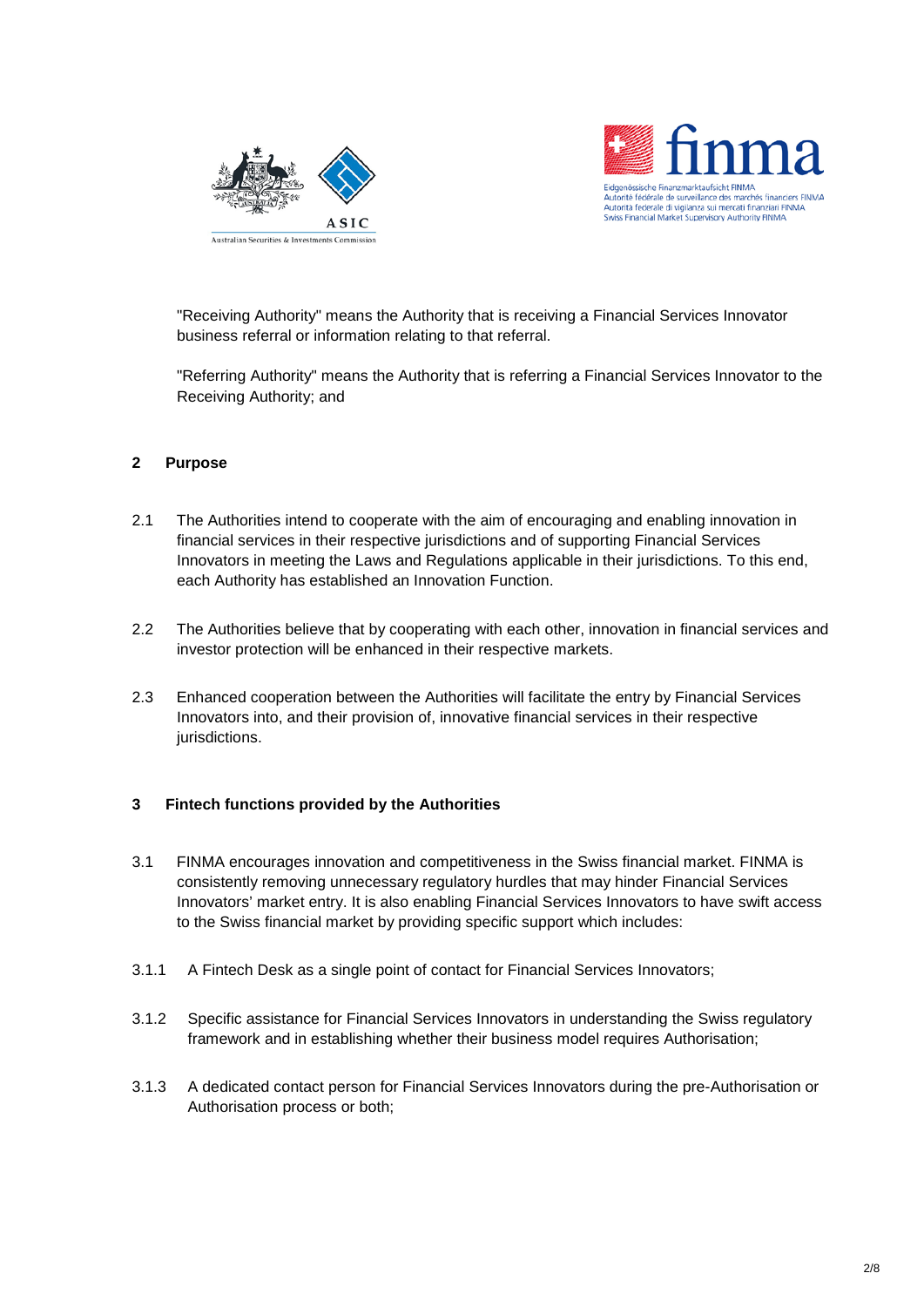



- 3.1.4 Support to all Financial Services Innovators irrespective of whether they are domiciled in Switzerland or abroad.
- 3.2 In March 2015, ASIC established an Innovation Hub to assist innovative Fintech businesses navigate ASIC's regulatory system. Through its Innovation Hub, ASIC engages with the Fintech community, provides assistance to innovative Fintech start-ups and liaises with Fintech experts through ASIC's Digital Finance Advisory Committee. The Innovation Hub supports Financial Services Innovators through:
- 3.2.1 A dedicated team and/or a dedicated contact for each business;
- 3.2.2 Help for Financial Services Innovators to understand the regulatory framework, and how it applies to them;
- 3.2.3 Assistance during the pre-Authorisation application phase to:
	- 3.2.3.1 Discuss the Authorisation application process and any regulatory issues that a Financial Services Innovator has identified; and
	- 3.2.3.2 Ensure the Financial Services Innovator understands the relevant Authority's regulatory regime and what it means for them.
- 3.2.4 Support during the Authorisation process, including the allocation of Authorisation staff to consider the application that are knowledgeable about financial innovation in their respective markets. This may also include implementation of a specialised process for Financial Services Innovators.

### **4 Principles for cooperation**

- 4.1 The Authorities agree to cooperate for the purpose and within the scope of this Cooperation Agreement.
- 4.2 This Cooperation Agreement is a statement of intent of the Authorities and accordingly does not create any enforceable rights or any binding legal obligations, and does not fetter the discretion of the Authorities in any way in the discharge of their respective functions. This Cooperation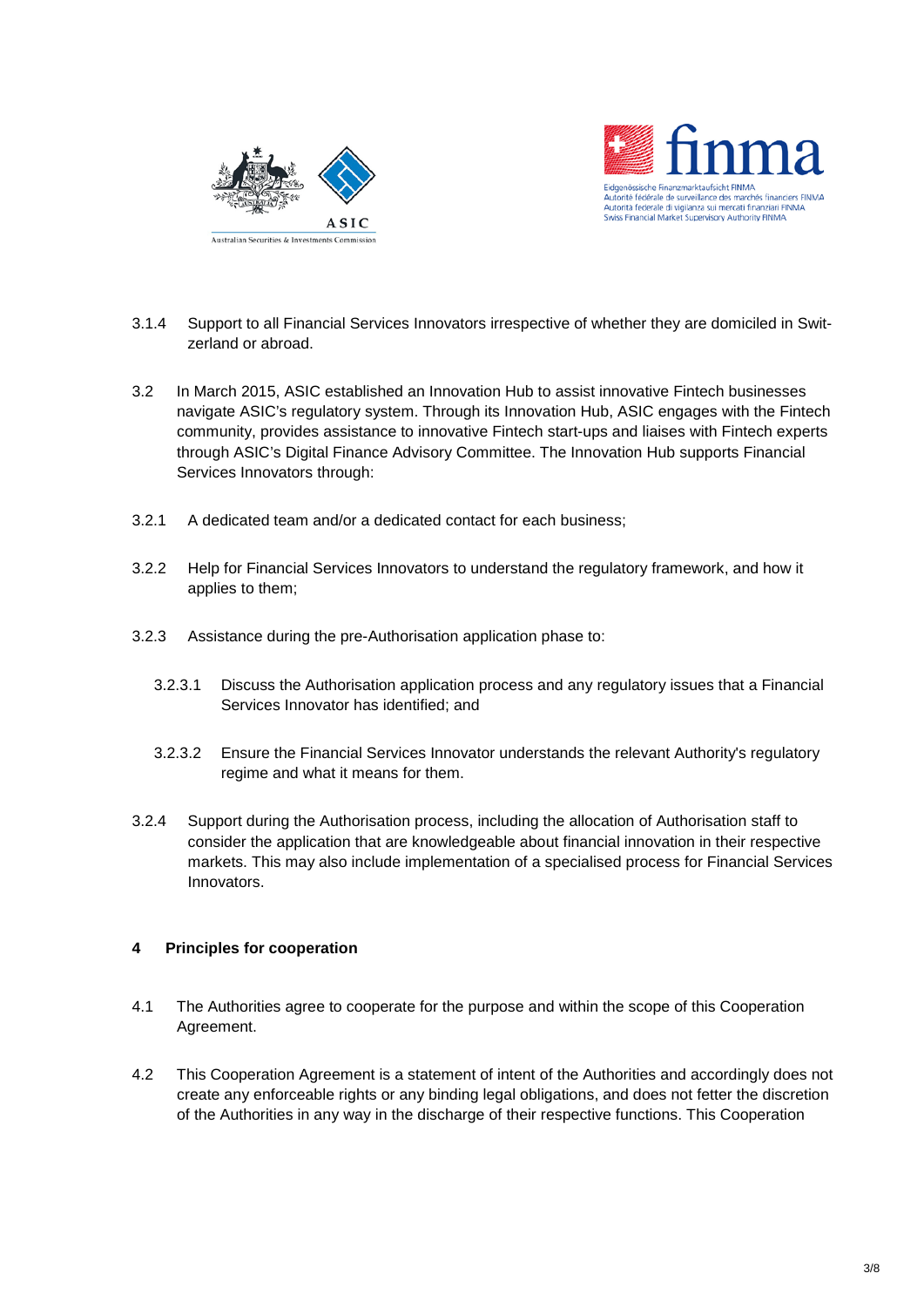



Agreement is subject to the domestic laws and Regulations of each Authority and does not modify or supersede any Laws or Regulations in force and/or applicable in Switzerland or in Australia.

4.3 This Cooperation Agreement is intended to complement, but not affect or alter the terms and conditions of any other multilateral or bilateral arrangements concluded between the Authorities or between the Authorities and third parties.

### **5 Scope of cooperation**

### *Information sharing*

- 5.1 The Authorities intend, as appropriate, to exchange information about:
- 5.1.1 Regulatory and policy issues on innovation in financial services;
- 5.1.2 Emerging market trends and developments pertaining to innovation in financial services; and
- 5.1.3 Any other issues relevant to Fintech.

#### *Referral mechanism*

- 5.2 The Authorities will refer to each other Financial Services Innovators that would like to operate in the other Authority's jurisdiction. Each Authority will provide Financial Services Innovators originating from the other jurisdiction with the same level of support that it provides to Financial Services Innovators originating from its own jurisdiction. The support to referred Financial Services Innovators offered by the Authorities is set out in paragraphs 3.1 und 3.2.
- 5.3 The Referring Authority acknowledges that a Financial Services Innovator benefiting from the Receiving Authority's Innovation Function's assistance during the pre-Authorisation phase may or may not meet the requirements for authorisation, and that in providing assistance through the Innovation Function, the Receiving Authority is not expressing an opinion about whether an Financial Services Innovator will ultimately meet the requirements for Authorisation in its jurisdiction.

#### *Dialogue on Fintech and Innovative Financial Services*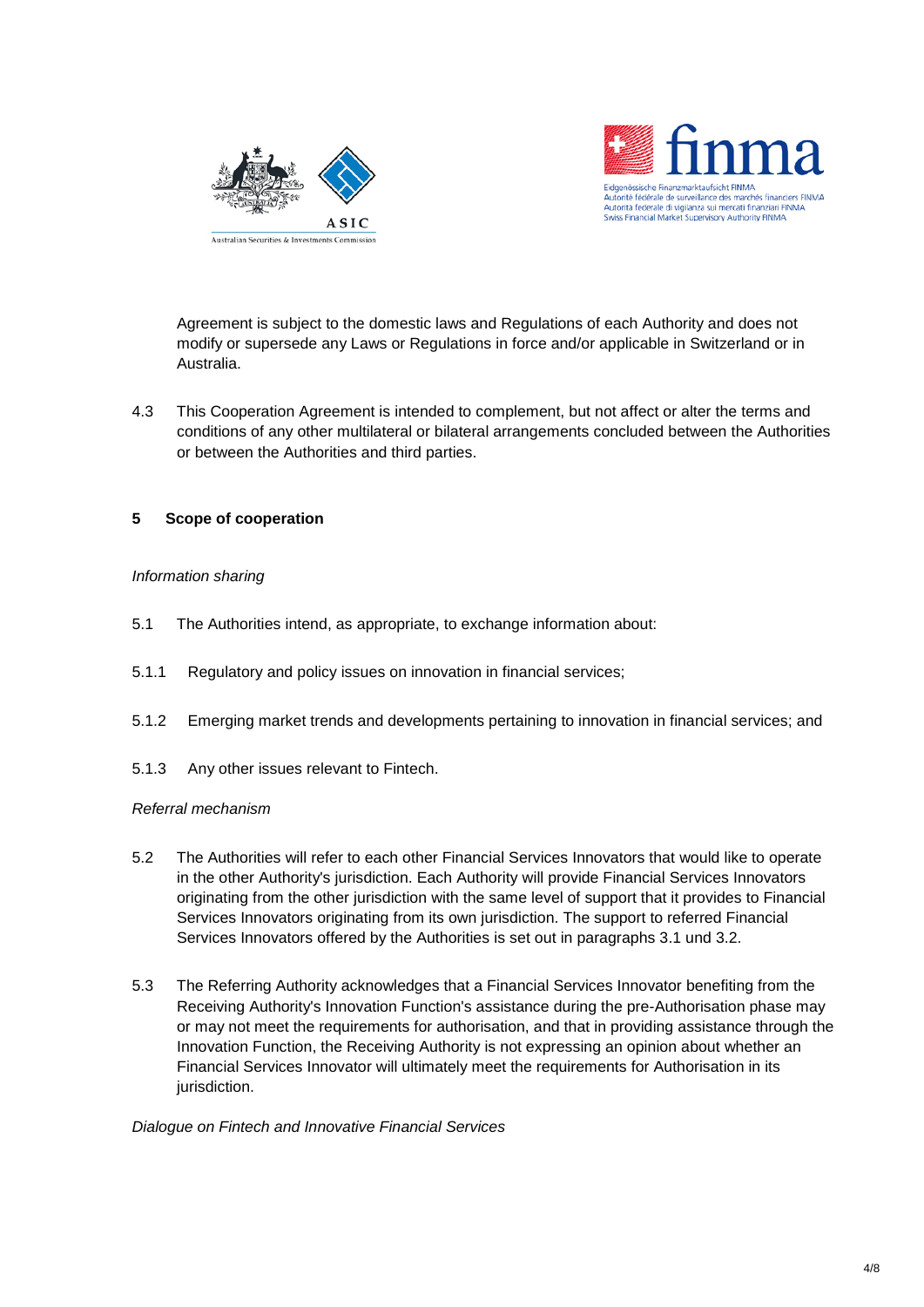



- 5.4 Representatives of the Authorities intend to meet or hold conference calls, where necessary, to discuss issues of common interest and share their experience in Fintech and innovative financial services.
- 5.5 Representatives of Financial Services Innovators may be invited to such meetings or conference calls provided both Authorities participating in the relevant discussion agree to the invitation being extended to those representatives.

### *Expertise sharing and secondment*

- 5.6 Each Authority may allow its staff as appropriate, to give presentations and conduct training sessions for the other Authority to share expertise and knowledge.
- 5.7 The Authorities may second their staff on attachment to the other Authority on a case-by-case basis, subject to such terms and conditions as may be agreed.

## **6 Permissible use of information and confidentiality**

- 6.1 Each Authority confirms that all persons acting on its behalf dealing with, or having access to, Confidential Information are bound by the obligation of professional or official secrecy or statutory confidentiality requirements.
- 6.2 Each Authority agrees to use Confidential Information disclosed to it by the other Authority only for the purposes for which the Confidential Information was shared.
- 6.3 If an Authority intends to use or disclose any Confidential Information for purposes other than those for which such Confidential Information was provided the Authority should seek prior written consent from the Authority that provided the information.
- 6.4 If an Authority is required by law to disclose any Confidential Information without obtaining prior written consent from the other Authority, the Authority that is required to make the disclosure should make its best efforts to protect confidentiality, use all reasonable legal means to resist disclosure and inform the other Authority to the extent possible and without undue delay of the disclosure.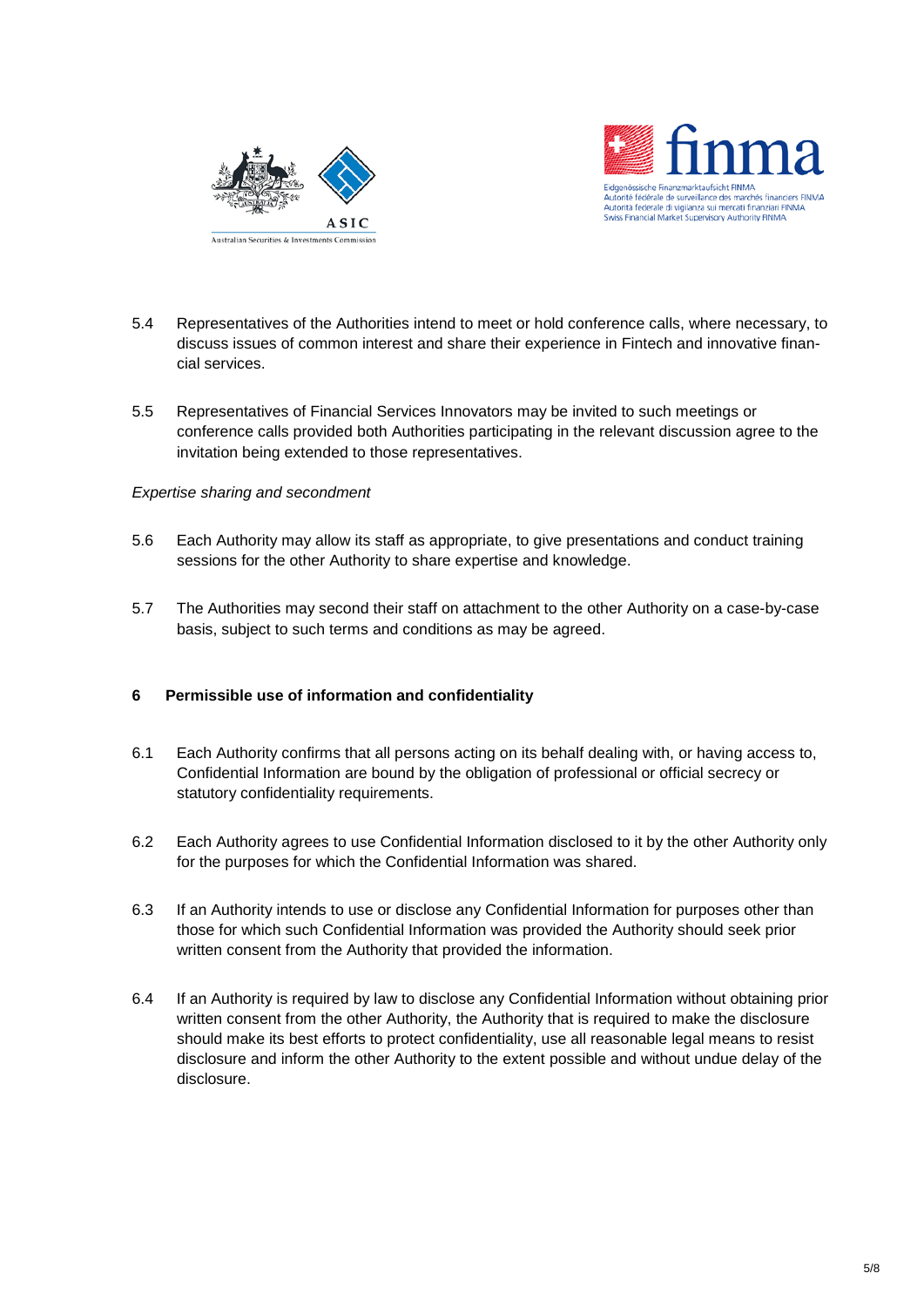



### **7 Contact points**

7.1 To facilitate cooperation under this Cooperation Agreement, each Authority will designate a contact point as specified in Appendix A.

### **8 Entry into force, amendments and termination**

- 8.1 This Cooperation Agreement will commence on the date of execution. If executed on different dates, the Cooperation Agreement will commence on the later of those dates.
- 8.2 This Cooperation Agreement may be amended in writing if both Authorities agree in writing to do so.
- 8.3 Either Authority may terminate the Cooperation Agreement by giving 30 days' advance written notice to the other Authority.
- 8.4 In the event of termination, Confidential Information obtained under this Cooperation Agreement should continue to be treated in accordance with Article 6.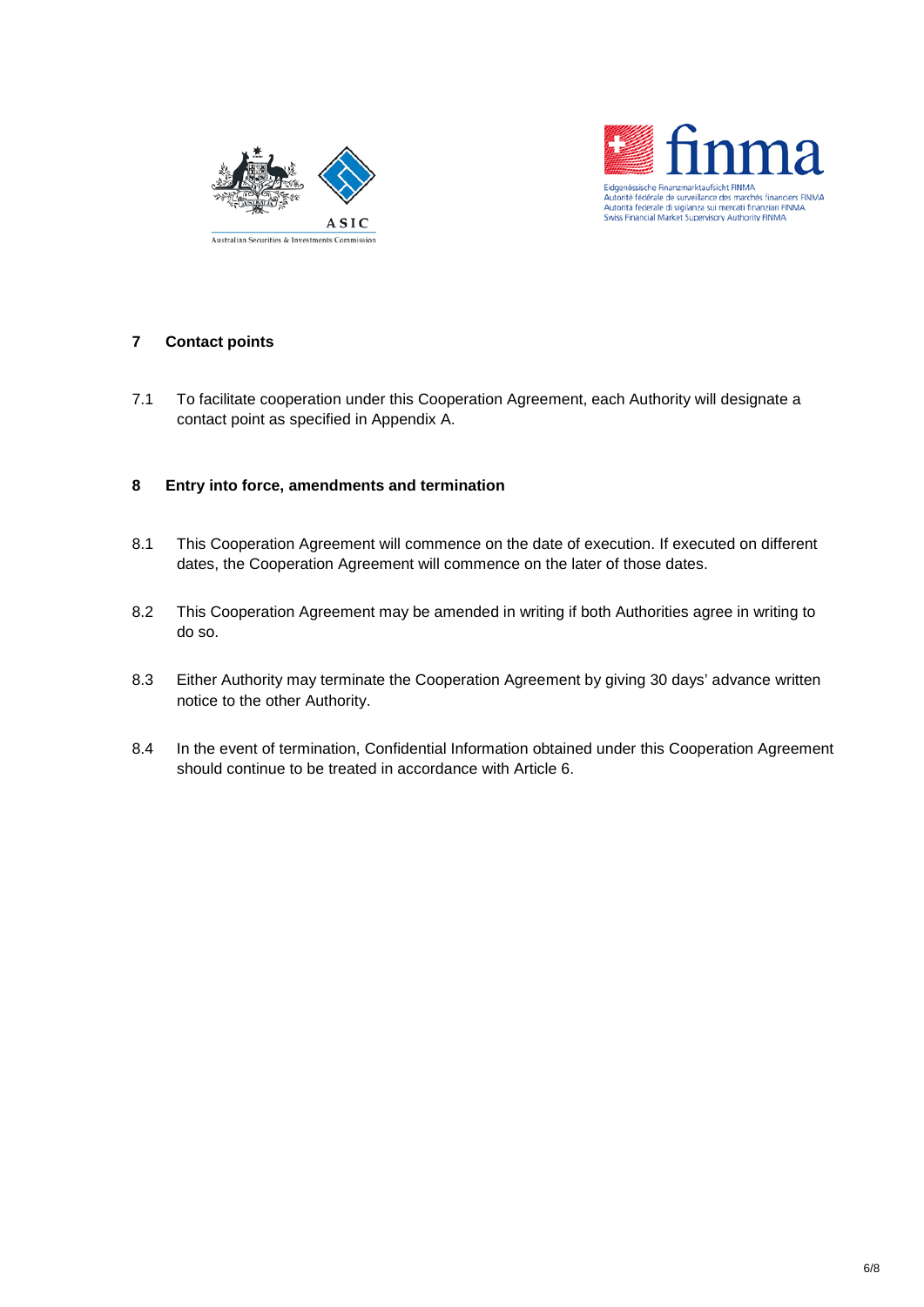



**For FINMA**

Michael Loretan **Rupert Schaefer** Rupert Schaefer Head of Asset Management Division Head of Strategic Services

\_\_\_\_\_\_\_\_\_\_\_\_\_\_\_\_\_\_\_\_\_\_\_\_\_\_\_\_\_\_ \_\_\_\_\_\_\_\_\_\_\_\_\_\_\_\_\_\_\_\_\_\_\_\_\_\_\_\_\_

Signed in Madrid on 18 October 2017 Signed in Berne on 12 October 2017

**For ASIC**

Greg Medcraft, Chairman

Signed in Madrid on 18 October 2017

\_\_\_\_\_\_\_\_\_\_\_\_\_\_\_\_\_\_\_\_\_\_\_\_\_\_\_\_\_\_